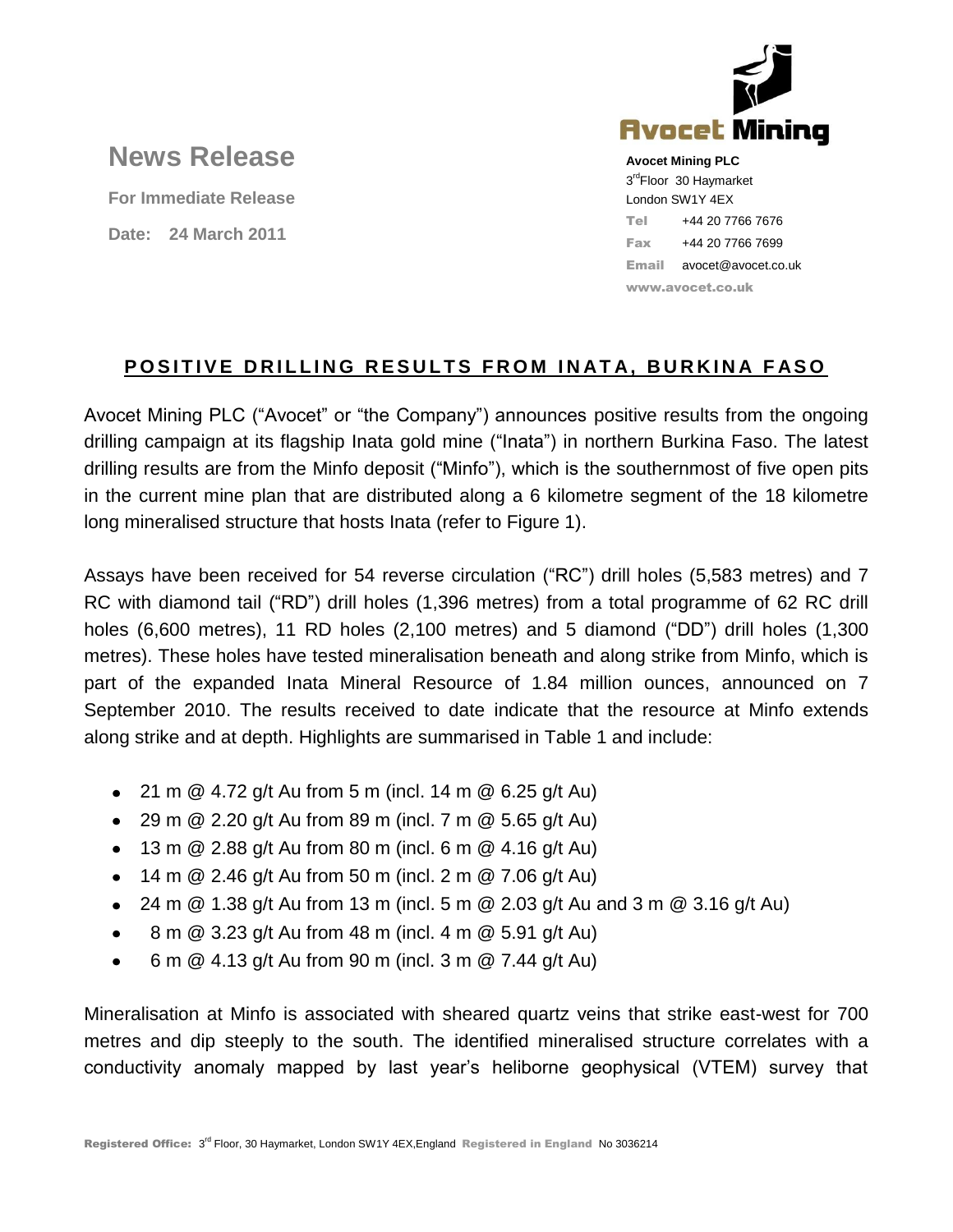continues to the east for 4.5 kilometres through several known prospects and artisanal workings, including the Ouzeni and Filio prospects.

Drilling has been conducted on 50 metre spaced, north-south oriented lines over the main Minfo deposit. The recognition of the larger structure and nearby prospects in the results of the VTEM survey encouraged the Company to drill two step-out fences at 700 metres and 900 metres to the east of Minfo. One hole on each section (INRC1643 and INRC1648) returned broad, high-grade mineralised intervals that are wider and higher grade than at Minfo itself. This new discovery suggests potential for an additional open pit or an extension to the planned Minfo open pit.

Following these encouraging results the Company is currently conducting follow up infill and deepening holes drilling to the east of Minfo to connect Minfo with the newly discovered zone. The results of these remaining 17 drill holes in the current programme are awaited and will be reported separately.

Avocet is currently undertaking a 200,000 metre RC and DD programme designed to define the full extents of the Inata deposit and test the potential of the known mineralised systems close to Inata. The initial focus is on the Inata mining lease where the Company has completed 83,445 metres of the planned 110,000 metres. Further drilling results will be reported on a regular basis as they become available.

Commenting on the drilling results from Minfo, Brett Richards, Chief Executive Officer for Avocet, stated:

*"Inata continues to return positive drilling results that encourage us to believe that it is a much larger ore body than originally delineated where the extension along strike and down dip remain open. Avocet looks forward to reporting further results from the ongoing drilling programmes at Inata, Bélahouro and in Guinea, as we believe these will underpin significant resource and reserve growth for the Company over the coming years."*

*The information in this announcement that relates to Exploration Results is based on information reviewed and audited by Mr Peter Flindell (MAusIMM), Executive Vice President of Exploration for Avocet. Mr Flindell has sufficient experience relevant to the style of mineralisation and type of deposit under consideration to qualify as a Qualified Person as defined by the Canadian National Instrument 43-101 for the reporting of Exploration Results, Mineral Resources and Mineral Reserves (NI 43-101) and as a Competent Person as defined by the Australian JORC Code (2004) for the reporting of Exploration Results, Mineral Resources and Ore Reserves. Mr Flindell consents to the inclusion of the technical information in this announcement in the form and context in which it appears.* 

*All holes were angled at -60 degrees towards the north at an average depth of 100 metres with the deepest at 192metres. Samples were submitted to SGS Laboratory in Ouagadougou, Burkina Faso for Fire Assay using a 50 gram charge.*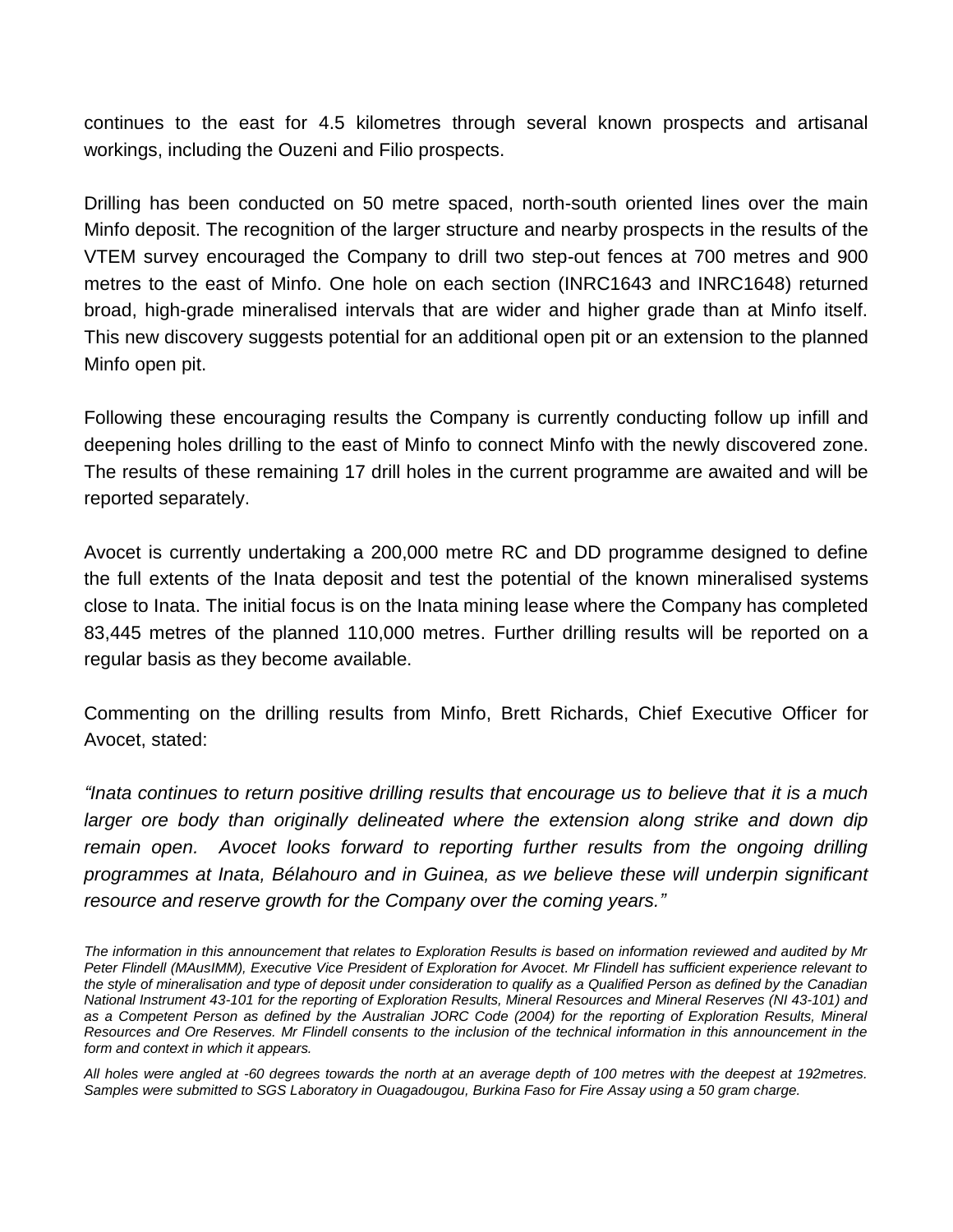For further information please contact:

| <b>Avocet Mining PLC</b><br>Brett Richards, CEO<br>Mike Norris, FD<br>Hans-Arne L'orange, EVP<br><b>Business Development &amp;</b><br><b>Investor Relations</b> | <b>Buchanan Communications</b><br><b>Financial PR Consultants</b><br><b>Bobby Morse</b><br>Katharine Sutton | <b>Ambrian Partners Limited</b><br>NOMAD and Joint Broker<br>Samantha Harrison<br>Jen Boorer | J.P. Morgan Cazenove<br>Lead Broker<br>Michael Wentworth-Stanley<br>Neil J Passmore | <b>Arctic Securities</b><br>Financial Adviser<br>Arne Wenger<br>Petter Bakken |
|-----------------------------------------------------------------------------------------------------------------------------------------------------------------|-------------------------------------------------------------------------------------------------------------|----------------------------------------------------------------------------------------------|-------------------------------------------------------------------------------------|-------------------------------------------------------------------------------|
| +44 20 7766 7676                                                                                                                                                | +44 20 7466 5000                                                                                            | +44 20 7634 4700                                                                             | +44 20 7588 2828                                                                    | +47 2101 3100                                                                 |
| www.avocet.co.uk                                                                                                                                                | www.buchanan.uk.com                                                                                         | www.ambrian.com                                                                              | www.jpmorgancazenove.com                                                            | www.arcticsec.no                                                              |

### **Notes to Editors**

Avocet Mining PLC ("Avocet" or "the Company") is a gold mining company listed on the AIM market of the London Stock Exchange (Ticker: AVM.L) and the Oslo Børs (Ticker: AVM.OL). The Company's principal activities are gold mining and exploration in Burkina Faso (as 90 per cent owner of the Inata gold mine), Malaysia (as 100 per cent owner of the Penjom gold mine, the country's largest gold producer) and Indonesia (as 80 per cent owner of the North Lanut gold mine and Bakan project in North Sulawesi).

In December 2010 Avocet announced that it had signed a binding agreement for the conditional sale of its South East Asian assets to J&Partners L.P, a private company, for US\$200 million. The transaction with J&Partners will leave Avocet as a West African gold producer with a clear strategy for growth in that region. Further details can be found in the press release dated 24 December 2010 and in the Company's preliminary results statement for 2010, dated 22 February 2011.

#### *Background to operations*

The Inata deposit presently comprises a Mineral Resource of 1.84 million ounces and a Mineral Reserve of 1.08 million ounces. Inata poured its first gold in December 2009 and has now reached a production rate in excess of 13,500 ounces per month. Other assets in West Africa include exploration permits in Burkina Faso (the most advanced being the Souma trend at Bélahouro, some 20 kilometres from Inata, with a Mineral Resource of 561,100 ounces), Guinea and Mali (the most advanced being the Tri-K gold exploration project in Guinea with a Mineral Resource of 666,500 ounces).

Penjom is Malaysia's largest gold mine and was developed by Avocet in an area of historic alluvial mining. The mine is located in Pahang State, approximately 120 km north of the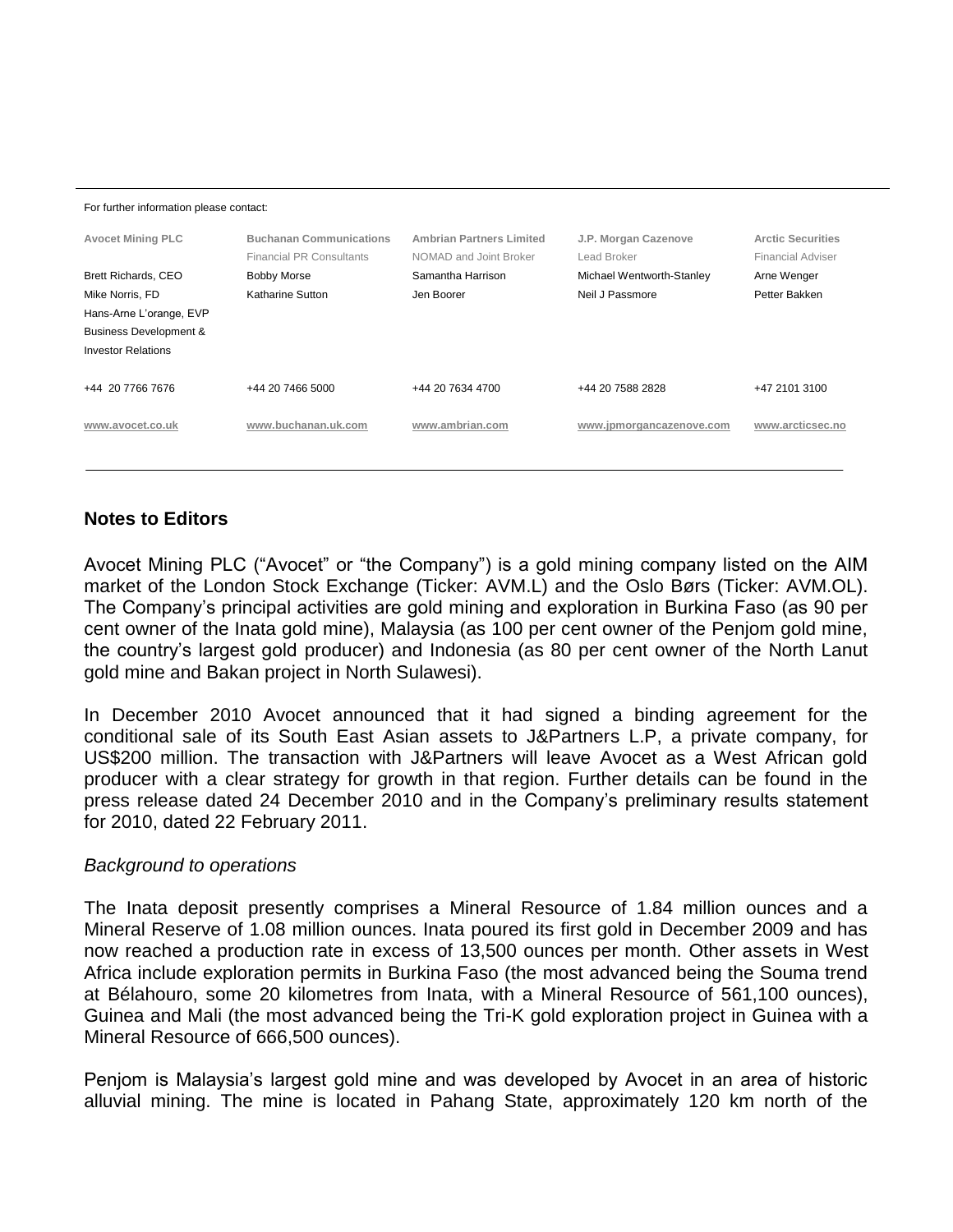country's capital, Kuala Lumpur.

North Lanut in North Sulawesi, Indonesia, was developed by Avocet from the exploration stage. The mine is located within a Contract of Work, which includes exploration and mining rights over approximately 50,000 hectares in an area highly prospective for gold. Avocet holds an 80 per cent interest and an Indonesian company, PT Lebong Tandai, owns the remaining 20 per cent.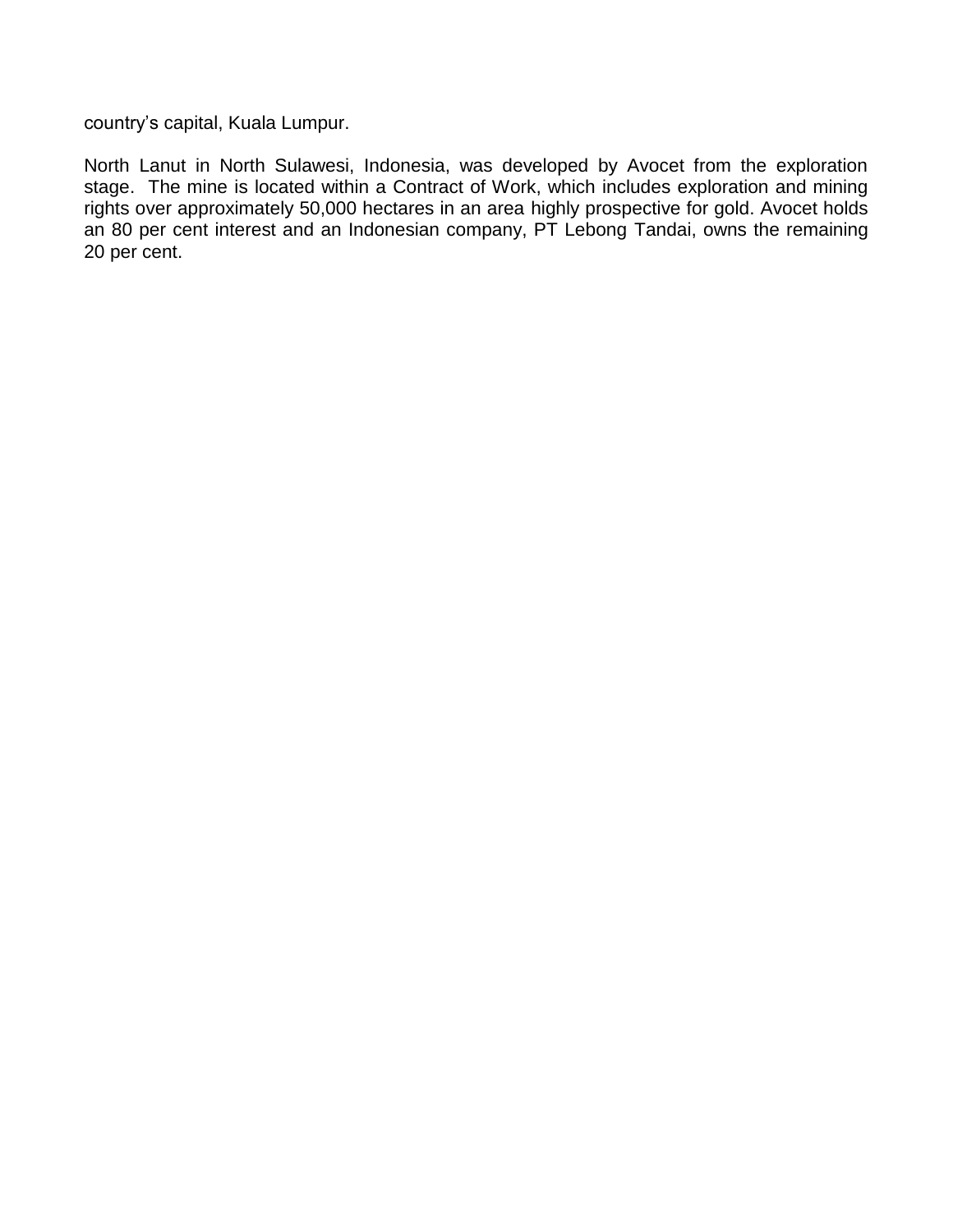#### **FIGURE 1 –MINFO DRILLING SUMMARY**

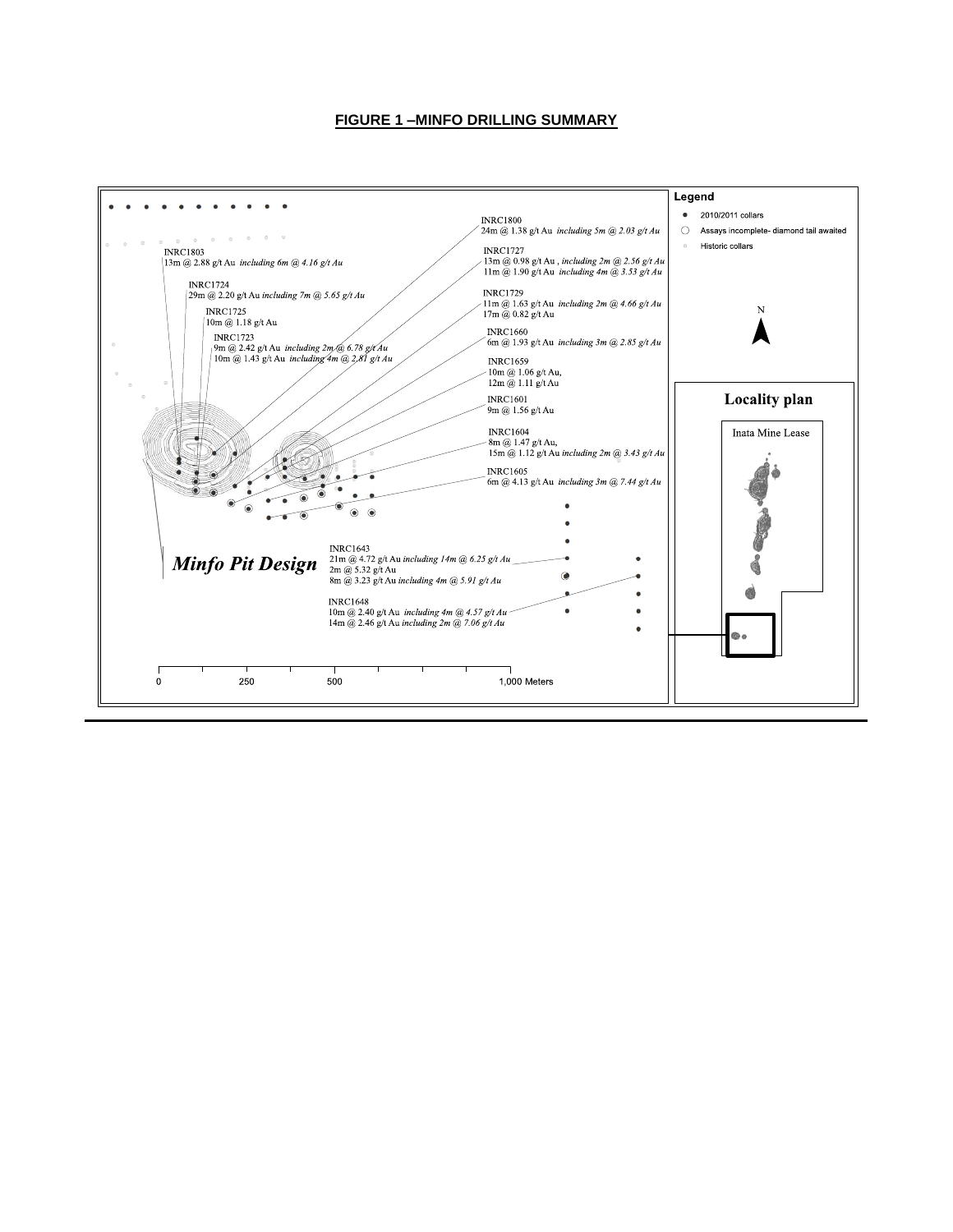### **TABLE 1 – SUMMARY OF DRILLHOLE INTERCEPTS AT MINFO, INATA, BURKINA FASO**

| Hole ID         | East    | <b>North</b> | <b>RL</b> | Az     | Dip   | EOH<br>(m) | From<br>(m)    | To<br>(m)      | <b>Width</b><br>(m) | Grade<br>(g/t Au) | Including                           |
|-----------------|---------|--------------|-----------|--------|-------|------------|----------------|----------------|---------------------|-------------------|-------------------------------------|
| <b>INRC1598</b> | 681,509 | 1,583,851    | 331       | 90     | $-60$ | 75         | 30             | 31             | $\mathbf{1}$        | 0.54              |                                     |
| <b>INRC1601</b> | 682,061 | 1,583,110    | 325       | 0      | $-60$ | 165        | 144            | 153            | 9                   | 1.56              | 1m @ 2.90 g/t Au                    |
|                 |         |              |           |        |       |            | 156            | 157            | 1                   | 5.52              |                                     |
|                 |         |              |           |        |       |            | 164            | 165            | 1                   | 0.51              |                                     |
| <b>INRC1602</b> | 682,103 | 1,583,139    | 326       | 0      | $-60$ | 162        | 68             | 72             | 4                   | 1.61              | 1m @ 3.89 g/t Au                    |
|                 |         |              |           |        |       |            | 85             | 86             | 1                   | 3.54              |                                     |
|                 |         |              |           |        |       |            | 89             | 93             | 4                   | 2.21              | 1m @ 6.63 g/t Au                    |
|                 |         |              |           |        |       |            | 96             | 99             | 3                   | 0.69              |                                     |
|                 |         |              |           |        |       |            | 102            | 107            | 5                   | 0.60              |                                     |
|                 |         |              |           |        |       |            | 110            | 114            | 4                   | 0.90              |                                     |
|                 |         |              |           |        |       |            | 119            | 120            | 1                   | 0.52              |                                     |
|                 |         |              |           |        |       |            | 123            | 124            | 1                   | 0.50              |                                     |
| <b>INRC1604</b> | 682,156 | 1,583,116    | 325       | 0      | $-60$ | 165        | 107            | 111            | 4                   | 1.52              | 1m @ 4.18 g/t Au                    |
|                 |         |              |           |        |       |            | 116            | 124            | 8                   | 1.47              | 1m @ 2.41 g/t Au                    |
|                 |         |              |           |        |       |            | 138            | 153            | 15                  | 1.12              | 2m @ 3.43 g/t Au                    |
|                 |         |              |           |        |       |            | 160            | 161            | 1                   | 1.01              |                                     |
| <b>INRC1605</b> | 682,157 | 1,583,066    | 325       | 0      | $-60$ | 137        | 90             | 96             | 6                   | 4.13              | 3m @ 7.44 g/t Au                    |
| <b>INRC1607</b> | 682,203 | 1,583,183    | 327       | 0      | $-60$ | 158        | $\overline{c}$ | $\mathbf 5$    | 3                   | 0.82              |                                     |
|                 |         |              |           |        |       |            | 32<br>38       | 33<br>39       | 1                   | 1.01              |                                     |
|                 |         |              |           |        |       |            |                |                | 1                   | 0.62<br>1.06      |                                     |
| <b>INRC1608</b> | 682,203 | 1,583,115    | 325       | 0      | $-60$ | 191        | 99<br>108      | 101<br>111     | $\sqrt{2}$          | 0.75              |                                     |
| <b>INRC1610</b> | 682,203 | 1,583,068    | 325       |        | $-60$ | 95         | 91             | 92             | 3<br>1              | 0.52              |                                     |
| <b>INRC1616</b> | 682,450 | 1,583,130    | 325       | 0<br>0 | $-60$ | 114        | 23             | 24             | 1                   | 0.66              |                                     |
| <b>INRC1621</b> | 681,510 | 1,583,799    | 331       | 0      | $-60$ | 75         | 19             | $20\,$         | 1                   | 0.68              |                                     |
| <b>INRC1629</b> | 681,510 | 1,583,402    | 329       | 0      | $-60$ | 75         | 8              | 9              | 1                   | 2.82              |                                     |
| <b>INRC1630</b> | 681,510 | 1,583,348    | 329       | 0      | $-60$ | 78         | 63             | 64             | 1                   | 0.68              |                                     |
| <b>INRC1632</b> | 681,510 | 1,583,250    | 327       | 0      | $-60$ | 75         | 5              | 6              | 1                   | 0.51              |                                     |
| <b>INRC1642</b> | 683,005 | 1,583,000    | 322       | 0      | -60   | 75         | 29             | 30             | 1                   | 1.12              |                                     |
| <b>INRC1643</b> | 683,005 | 1,582,951    | 321       | 0      | -60   | 75         | 5              | 26             | 21                  | 4.72              | 14m @ 6.25 g/t Au                   |
|                 |         |              |           |        |       |            | 31             | 33             | $\overline{2}$      | 5.32              |                                     |
|                 |         |              |           |        |       |            | 40             | 42             | 2                   | 1.38              |                                     |
|                 |         |              |           |        |       |            | 48             | 56             | 8                   | 3.23              | 4m @ 5.91 g/t Au                    |
|                 |         |              |           |        |       |            | 60             | 62             | 2                   | 1.23              |                                     |
|                 |         |              |           |        |       |            | 69             | 74             | 5                   | 1.49              | 1m @ 3.00 g/t Au                    |
| <b>INRC1647</b> | 683,206 | 1,582,949    | 319       | 0      | $-60$ | 75         | 1              | $\overline{2}$ | 1                   | 0.50              |                                     |
|                 |         |              |           |        |       |            | 15             | 16             | 1                   | 1.21              |                                     |
|                 |         |              |           |        |       |            | 48             | 49             | 1                   | 1.09              |                                     |
|                 |         |              |           |        |       |            | 59             | 60             | 1                   | 0.60              |                                     |
| <b>INRC1648</b> | 683,206 | 1,582,900    | 318       | 0      | $-60$ | 75         | 36             | 46             | 10                  | 2.40              | 4m @ 4.57 g/t Au                    |
|                 |         |              |           |        |       |            | 50             | 64             | 14                  | 2.46              | 2m @ 7.06 g/t Au                    |
| <b>INRC1650</b> | 683,206 | 1,582,800    | 318       | 0      | $-60$ | 75         | 60             | 61             | $\mathbf{1}$        | 7.93              |                                     |
| <b>INRC1653</b> | 682,404 | 1,583,183    | 325       | 0      | $-60$ | 138        | 26             | 28             | 2                   | 0.61              |                                     |
| <b>INRC1654</b> | 682,354 | 1,583,181    | 326       | 0      | $-60$ | 138        | 0              | 4              | 4                   | 1.74              | 1m @ 4.12 g/t Au                    |
|                 |         |              |           |        |       |            | 13<br>43       | 14<br>44       | 1<br>1              | 0.60<br>1.59      |                                     |
|                 |         |              |           |        |       |            | 47             | 48             | 1                   | 0.86              |                                     |
|                 |         |              |           |        |       |            | 64             | 65             | 1                   | 1.95              |                                     |
| <b>INRC1655</b> | 682,311 | 1,583,183    | 326       | 0      | $-60$ | 141        | 7              | 8              | 1                   | 0.57              |                                     |
|                 |         |              |           |        |       |            | 27             | 28             | 1                   | 0.57              |                                     |
|                 |         |              |           |        |       |            | 34             | 35             | 1                   | 0.76              |                                     |
|                 |         |              |           |        |       |            | 40             | 41             | 1                   | 0.52              |                                     |
|                 |         |              |           |        |       |            | 52             | 54             | 2                   | 1.30              |                                     |
| <b>INRC1656</b> | 682,311 | 1,583,157    | 326       | 0      | $-60$ | 150        | 32             | 36             | 4                   | 1.72              |                                     |
|                 |         |              |           |        |       |            | 60             | 61             | 1                   | 0.74              |                                     |
|                 |         |              |           |        |       |            | 67             | 68             | 1                   | 0.88              |                                     |
| <b>INRC1657</b> | 682,203 | 1,583,232    | 327       | 0      | $-60$ | 112        | 17             | 20             | 3                   | 0.86              |                                     |
| <b>INRC1659</b> | 682,154 | 1,583,182    | 327       | 0      | $-60$ | 128        | 0              | 1              | 1                   | 0.86              |                                     |
|                 |         |              |           |        |       |            | 11             | 21             | 10                  | 1.06              | 1m @ 2.88 g/t Au                    |
|                 |         |              |           |        |       |            | 24             | 26             | 2                   | 0.59              |                                     |
|                 |         |              |           |        |       |            | 32             | 43             | 11                  | 0.85              |                                     |
|                 |         |              |           |        |       |            | 51             | 52             | $\mathbf{1}$        | $0.50\,$          |                                     |
|                 |         |              |           |        |       |            | 55             | 67             | 12                  | 1.11              | 1m @ 2.60 g/t Au & 1m @ 4.75 g/t Au |
|                 |         |              |           |        |       |            |                |                |                     |                   |                                     |